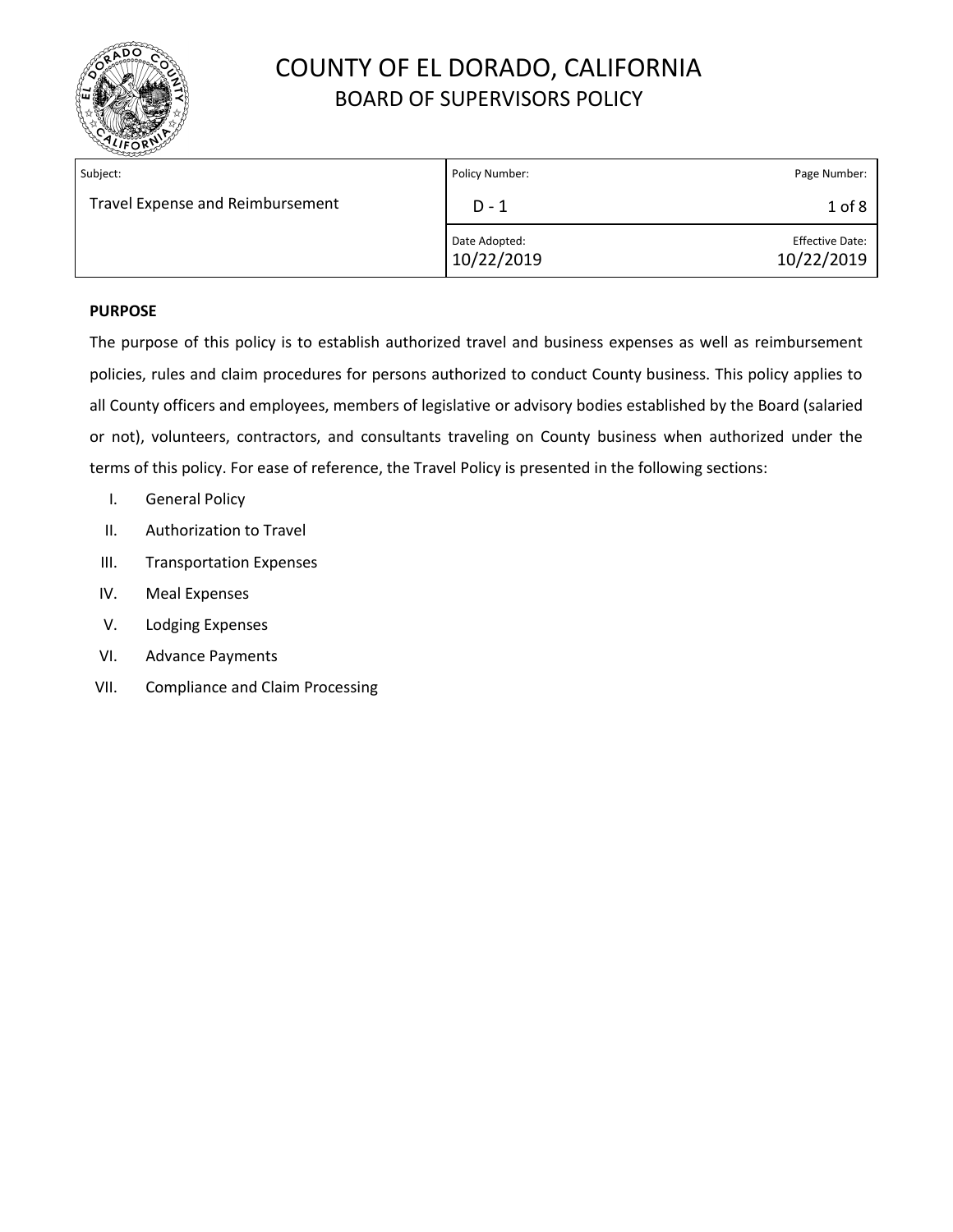

| Subject:                         | Policy Number:              | Page Number:                         |
|----------------------------------|-----------------------------|--------------------------------------|
| Travel Expense and Reimbursement | D - 1                       | $2$ of $8$                           |
|                                  | Date Adopted:<br>10/22/2019 | <b>Effective Date:</b><br>10/22/2019 |

#### I. GENERAL POLICY:

Pursuant to Board of Supervisors Policy B-1, "Budget Control and Responsibility," it is the primary responsibility of Department Heads to maintain their departments' expenditure levels within the Boardapproved budget. In accordance with this responsibility, Department Heads shall have broad discretion and authority related to travel activities and expenses for their departmental employees, volunteers, contractors, and consultants subject to the provisions of this policy. The Department Head is responsible for ensuring all travel reimbursement requests comply with this policy.

- 1. County officers and employees should not suffer any undue loss when required to travel on official County business, nor should they gain any undue benefit.
- 2. Travel shall be authorized only when the Department Head or designee determines it is in the best interest of the County.
- 3. County officers or employees traveling in the performance of their duties shall be reimbursed for their actual expenses and shall be reimbursed within maximum rate limits established by the Board of Supervisors.
- 4. Contractors and consultants may be reimbursed in accordance with this policy when such reimbursement is authorized pursuant to an agreement for services.
- 5. Travel arrangements should be economical, practical, and reasonable considering the travel purpose, timeframe available to accomplish the travel mission, available transportation and facilities, and time away from other duties as determined solely by the Department Head or designee.
- 6. Department Heads are responsible for ensuring all travel requests comply with California Government Code Section 11139.8.
- 7. Prior to December  $31<sup>st</sup>$  of each year, the Auditor-Controller shall publish each department's travel expenses for the prior fiscal year.
- II. Authorization to Travel
	- A. General Conditions
		- 1. Authorization by the Department Head or designee is required for travel.
- III. Transportation Expenses
	- A. General Conditions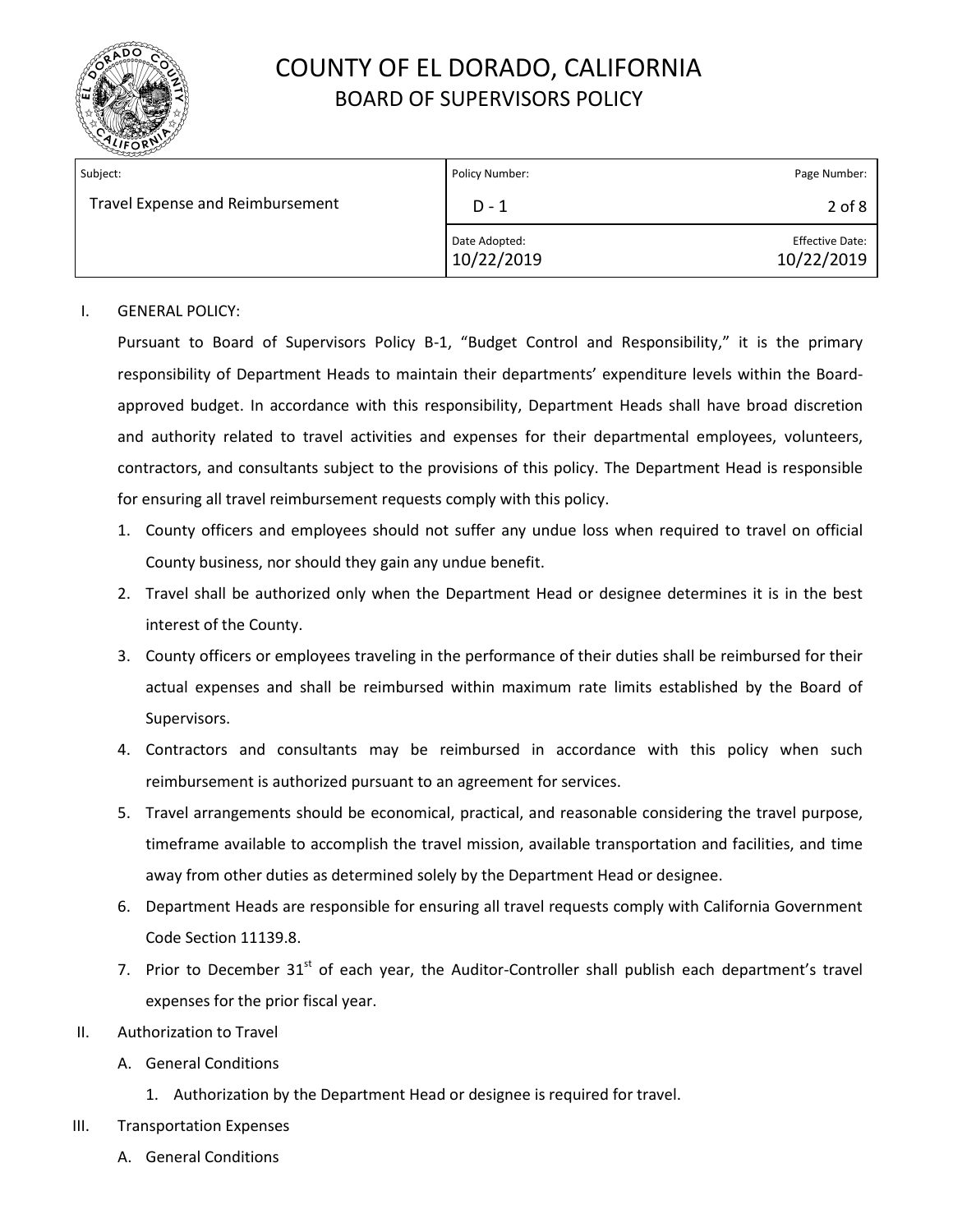

| Subject:                         | Policy Number:              | Page Number:                         |
|----------------------------------|-----------------------------|--------------------------------------|
| Travel Expense and Reimbursement | $D-1$                       | 3 of 8                               |
|                                  | Date Adopted:<br>10/22/2019 | <b>Effective Date:</b><br>10/22/2019 |

- 1. Transportation expenses are the direct costs related to movement of the traveler from the authorized point of departure to the destination of travel and back to the authorized point of return. Transportation expenses may also include mileage from approved lodging to event and back.
- 2. All transportation expenses incurred shall be based upon the most efficient, direct, and economical mode of transportation available as determined and authorized by the Department Head or designee and taking into consideration the purpose of the travel.
- B. Vehicle Transportation

Vehicle use (both County-owned and private) by authorized travelers during official County business is subject to Board of Supervisors Policy D-4: County Vehicle Use-Privately Owned and County Owned Vehicles.

1. Private Vehicle

The use of private vehicles is discouraged. The use of a County fleet vehicle is preferred; however, reimbursement for use of a private vehicle, when such use has been authorized by the Department Head or designee, may be reimbursed subject to the following:

- (a) Travel by private vehicle will be reimbursed at the IRS rate for business use of a personal vehicle in effect in the County at the time of travel. This mileage reimbursement rate shall be considered to be full reimbursement for all costs in use of the private vehicle, except for reasonable costs for snow chain installation and removal.
- (b) If air travel would be less costly but the County Traveler prefers to drive, the County will reimburse the traveler for transportation costs equal to what the cost of air travel would have been, including airfare, shuttle, car rental, mileage to the airport, and other costs determined to be reasonable by the Department Head or designee. Transportation costs over and above that amount, as well as any extra days of lodging, meals and incidentals incurred as a result of the decision to drive will be considered a personal (not reimbursable) cost of the traveler.
- (c) Authorized travelers may not claim mileage for business use of a private vehicle when the traveler is riding with someone who will be claiming reimbursement for the vehicle's use from the County or another source.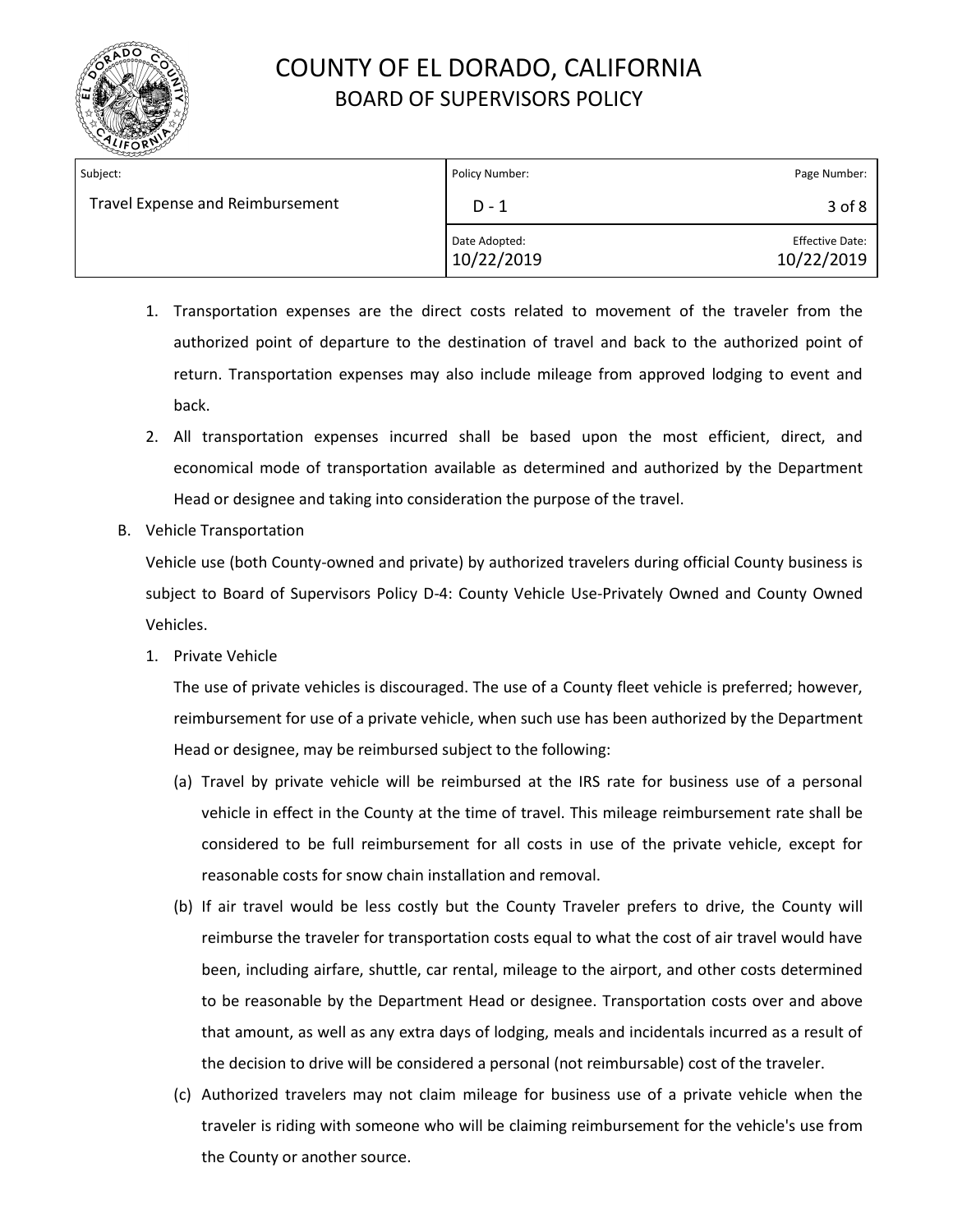

| Subject:                         | Policy Number:              | Page Number:                         |
|----------------------------------|-----------------------------|--------------------------------------|
| Travel Expense and Reimbursement | D - 1                       | 4 of 8                               |
|                                  | Date Adopted:<br>10/22/2019 | <b>Effective Date:</b><br>10/22/2019 |

- (d) If an employee is required to travel to a temporary work location from their place of residence, or to travel from a temporary work location to their place of residence at the end of their shift, the employee is entitled to mileage reimbursement for the amount of miles to the temporary work location from either their primary work location or residence, depending on which distance is shorter.
- 2. County Vehicle Transportation
	- (a) Travelers using a County vehicle for traveling should to the extent possible purchase fuel using the County Fleet fueling program.
	- (b) Travelers required to fuel a County vehicle at their own expense due to the unavailability of a county-authorized fueling site, or for other reasons deemed justified by the Department Head or designee, may be reimbursed for the actual fuel costs subject to presentation of receipt(s).
	- (c) If the County vehicle experiences mechanical failure, the traveler shall follow the rules set forth by Fleet Management.
- 3. Rental Vehicle Transportation
	- (a) The traveler shall choose the least expensive size and mileage limits appropriate to the use required, as determined by the Department Head or designee. Rental cars shall be refueled prior to return to the rental agency except when the traveler is escorting a person who is under County supervision by an employee of the Sheriff's Office, the District Attorney's Office, the Public Defender's Office, the Probation Department, or Health and Human Services Agency or for any other purpose deemed reasonable by the Department Head or designee.
	- (a) Unless otherwise approved, rental cars shall be returned to the renting location and at a time commensurate with the completion of County business.
	- (b) Rental cars must be rented under the name of the authorized traveler and shall only be driven by a County employee.
	- (c) The traveler shall waive additional vehicle insurance provided by the rental company.
- 4. Commercial Carrier Transportation
	- (a) Travelers shall seek and attempt to use the lowest rates available for the type of commercial carrier service being utilized. Whenever possible, travelers should take advantage of flight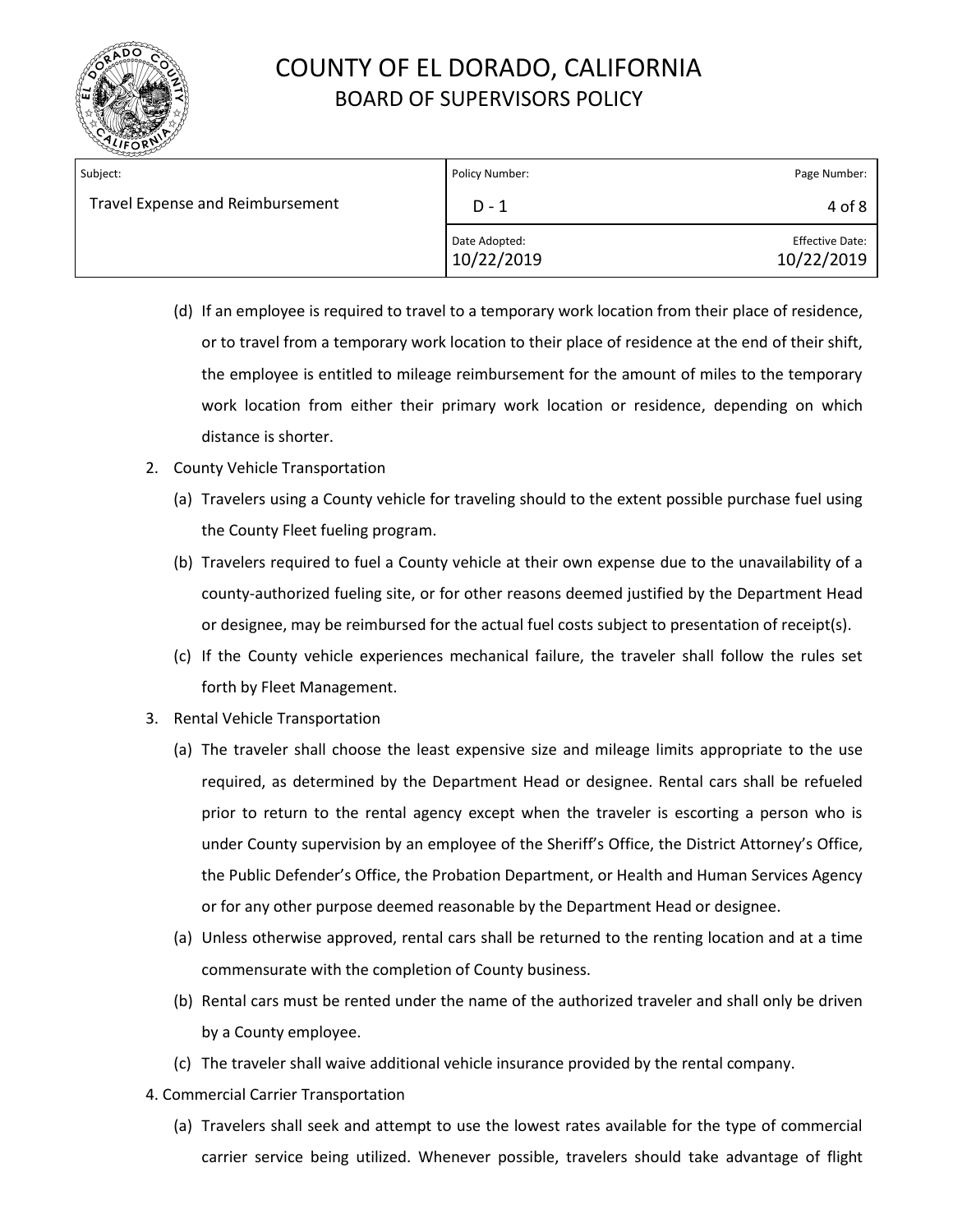

| Subject:                         | Policy Number:              | Page Number:                         |
|----------------------------------|-----------------------------|--------------------------------------|
| Travel Expense and Reimbursement | $D - 1$                     | 5 of 8                               |
|                                  | Date Adopted:<br>10/22/2019 | <b>Effective Date:</b><br>10/22/2019 |

arrangements that minimize County cost (for example, purchasing a round-trip ticket may be less expensive than two one-way tickets). No reimbursement will be provided for travel agent fees, unless the use of such services is a requirement to conduct County business.

- 5. Other Transportation Expenses
	- (a) The following necessary transportation expenses may be claimed at actual cost when directly related to transporting the traveler to and from the business destination point:
		- (i) Taxi, rideshare services, shuttle, ferry, or public transit fares;

(ii) Parking fees: Long-term parking or the least expensive parking option at an airport is preferred, understanding the Department Head or designee may make an exception as needed. Valet parking is discouraged but the Department Head or designee may approve valet parking when needed;

- (iii) Bridge or road tolls (actual cost, not including penalties or fees);
- (iv) Reasonable costs for snow chain installation and removal; and
- (v) Other actual transportation expenses determined to be reasonable and necessary by the Department Head or designee.
- (b) The following transportation expenses may not be claimed unless approved by the Department Head or designee:
	- (i) Traffic and parking violations, including fines for non-payment of bridge or road tolls;
	- (ii) Repairs on non-County vehicles;
	- (iii) Mileage for personal trips while on County business;
	- (iv) Purchase cost of snow chains;
	- (v) Gratuities for taxi or rideshare services; and
	- (vi) Other actual transportation expenses determined to be unreasonable or unnecessary by the Department Head or designee.
- IV. Meal Expenses
	- A. Eligibility for Meal Expense Reimbursement
		- 1. Meal expenses, within maximum allowable rates set forth herein, may be reimbursed for out-ofcounty travel, and for in-County overnight travel. In addition, when an employee from one slope of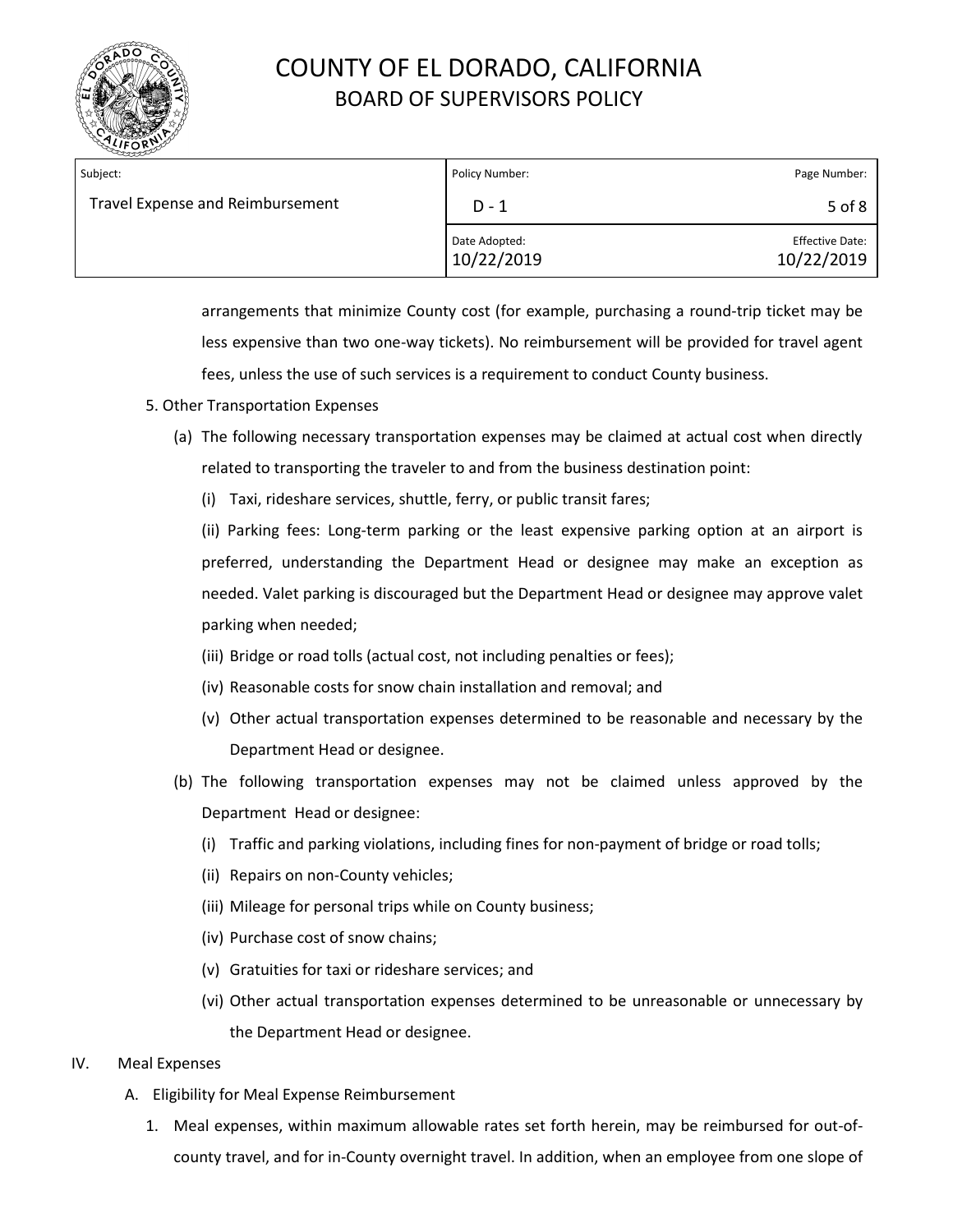

| Subject:                         | Policy Number:              | Page Number:                         |
|----------------------------------|-----------------------------|--------------------------------------|
| Travel Expense and Reimbursement | $D - 1$                     | 6 of 8                               |
|                                  | Date Adopted:<br>10/22/2019 | <b>Effective Date:</b><br>10/22/2019 |

the County is required to spend all or part of the workday on the other slope, the employee is allowed to claim meal reimbursement subject to the provisions of section IV.A.2 of this policy.

2. Reimbursement for meals shall be made only when travel extends for a minimum of six (6) hours during the normal working day. The table below is a guide for Departments to assist in allowing meal per diem.

| <b>Meal</b>      | <b>Travel Begins Before</b> | <b>Trip Ends After</b> |
|------------------|-----------------------------|------------------------|
| <b>Breakfast</b> | $6:00$ am                   | $7:00$ am              |
| Lunch            | $11:00$ am                  | $12:00 \text{ pm}$     |
| Dinner           | $5:00 \text{ pm}$           | $6:00 \text{ pm}$      |

For purposes of determining eligibility for reimbursement, travel shall be considered to begin when the Traveler departs their residence if the trip begins before or after normal office hours. If the trip begins during normal office hours, travel shall be considered to begin when the Traveler departs his/her office. Reimbursement must include the travel or airfare itinerary required to substantiate two hour time before departure time and arrival time.

- 3. Reimbursement rates for individual meals shall be at the individual meal rate for that individual meal as established by the GSA.
- 4. Reimbursement may exceed the prescribed individual meal rate if the meal is being served as a part of the authorized event and the cost of the meal is itemized separately from the event's registration or attendance fees. For example, the registration fee for a multi-day conference includes lunches but an optional dinner is offered on one night at an additional cost.
- 5. Reimbursement may exceed the prescribed individual meal rate when a group meal is provided, and when approved by the Department Head or designee.
- 6. Unless specifically approved by the Department Head or designee, a traveler may not claim reimbursement for any meal which is provided, or otherwise available, to the traveler as part of the function, whether or not there is an actual charge for the meal. For example, if lunch is provided at the function, the traveler may not claim a per diem allowance or request reimbursement for eating elsewhere. Receipts will be required for reimbursement of alternate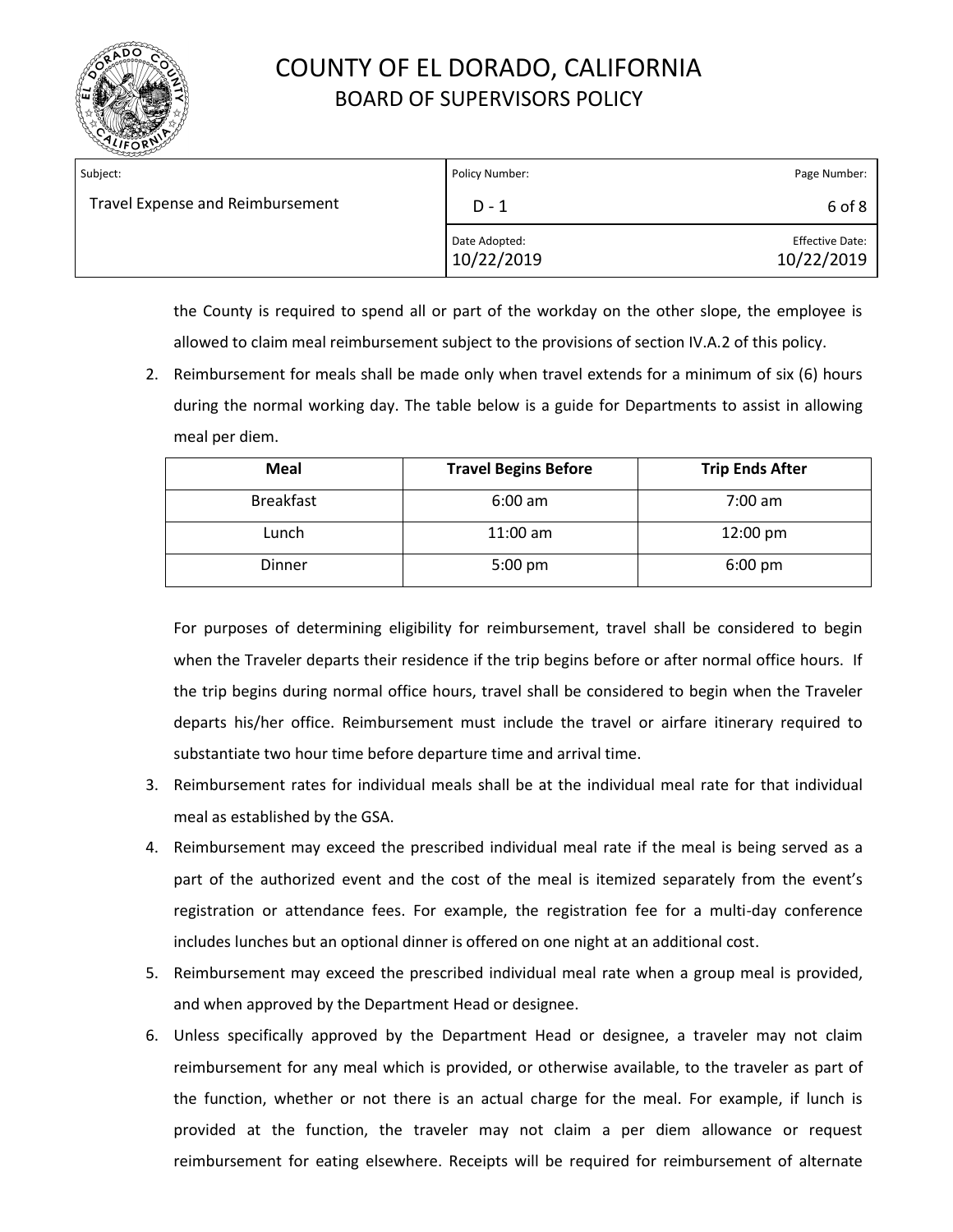

| Subject:                         | Policy Number:              | Page Number:                         |
|----------------------------------|-----------------------------|--------------------------------------|
| Travel Expense and Reimbursement | $D - 1$                     | 7 of 8                               |
|                                  | Date Adopted:<br>10/22/2019 | <b>Effective Date:</b><br>10/22/2019 |

meals authorized by the Department Head or designee. For purposes of this section, continental breakfast and breakfast included in lodging rates and meals provided during airline or other commercial carrier travel do not constitute provided meals and shall not be deducted from the per diem allowance.

- 7. A traveler may not claim reimbursement for a meal that was paid for by someone else. As required by California Government Code 53232.2 Board of Supervisors members must provide receipts for all meals and will be reimbursed at the appropriate per diem amount or the actual expense, whichever is less.
- V. Lodging Expenses
	- A. Travelers are eligible to claim reimbursement for lodging upon approval of the Department Head or designee. Lodging expenses shall be claimed at either the actual cost of the lodging (limited to single occupancy rate for a single room) or the County's maximum lodging rate (Federal Per Diem Rate established by GSA), whichever is less. Taxes and resort fees are in addition to the Federal Per Diem Rate. Lodging costs may exceed the County's maximum lodging rate when necessary upon approval of the Department Head or designee.
- VI. Advance Payments

Departments are encouraged to pre-pay expenses, to the extent feasible, using a County credit card, and to provide travelers with County credit cards (subject to credit card use policy) when traveling. However, when this option is not available or practical, an advance may be requested.

- A. Upon request of the Department Head or designee, the Auditor may provide advance funds for estimated "out of pocket" expenses up to 100% for meals, and 75% for all other expenses.
- B. A County credit card may not be used for expenses for which the traveler has received an advance.
- VII. Compliance and Claim Processing
	- A. It is the responsibility of the claimant to understand and follow all policies and procedures herein in order to receive reimbursement for mileage, travel, and expense claims. The failure to properly complete any form or follow any policy or procedure may result in the return of a claim without reimbursement.